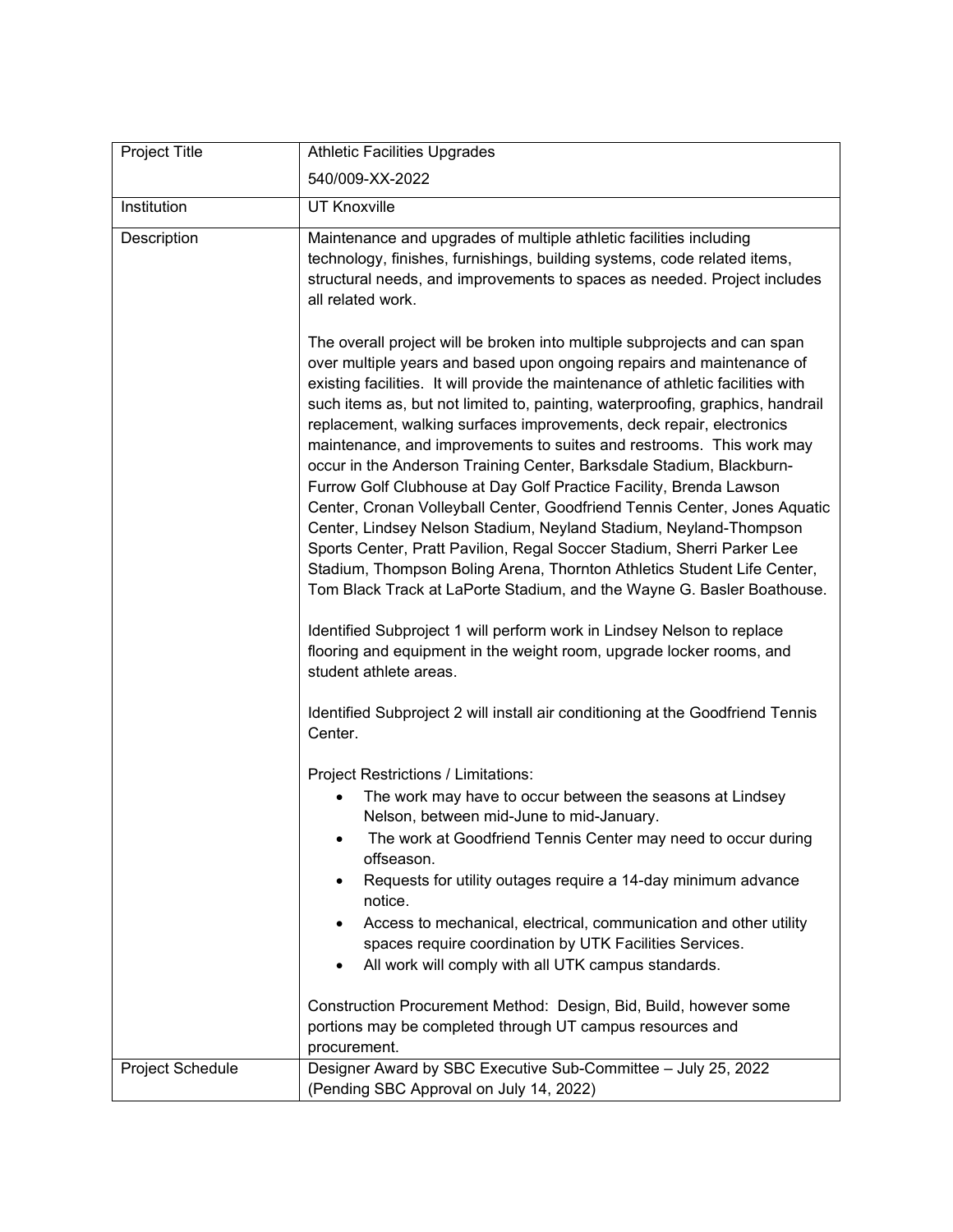|                                        | Desired Design Schedule: August 2022 - March 2023                                               |
|----------------------------------------|-------------------------------------------------------------------------------------------------|
|                                        | Desired Construction Schedule: Desired Substantial Completion by March                          |
|                                        | 2024                                                                                            |
| Anticipated Licensed                   | All disciplines as required for Basic Services                                                  |
| Professionals and                      |                                                                                                 |
| consultants for Basic                  |                                                                                                 |
| Services:                              |                                                                                                 |
|                                        | \$5,000,000                                                                                     |
| <b>Estimated Total Project</b><br>Cost |                                                                                                 |
|                                        | Current pending approval allocation is \$2,000,000. Total project costs will                    |
|                                        | be raised as needed for each identified subproject.                                             |
| Maximum Allowable                      | \$4,400,000                                                                                     |
| <b>Construction Cost</b>               |                                                                                                 |
| (MACC)                                 | Current pending approval allocation is \$1,500,000. MACC amount will be                         |
|                                        | raised as needed for each identified subproject.                                                |
| Designer Fee:                          | \$150,328 (\$1,750,000 x .06872 x 1.25)                                                         |
|                                        | Lump sum fee derived from each subprojects MACC will be prescribed after                        |
|                                        | the Program Verification Phase of the first two subprojects.                                    |
| Insurance Coverage                     |                                                                                                 |
|                                        | <b>Commercial General Liability</b>                                                             |
|                                        | Each Occurrence - \$1,000,000                                                                   |
|                                        | Aggregate - \$1,000,000                                                                         |
|                                        | <b>Commercial Automobile Liability</b>                                                          |
|                                        | Any Auto - Each Accident, Combined Single Limit - \$1,000,000                                   |
|                                        | Workers' Compensation as required by statute, including employers' liability<br>with limits of: |
|                                        | Each Accident - \$100,000                                                                       |
|                                        | Disease, each employee - \$100,000                                                              |
|                                        | Disease, policy limits - \$500,000                                                              |
|                                        | Professional Liability Insurance                                                                |
|                                        | Each Claim - \$1,000,000                                                                        |
|                                        | Annual Aggregate - \$1,000,000                                                                  |
| Project Category:                      | Standard                                                                                        |
| <b>Designer Solicitation</b>           |                                                                                                 |
| Date                                   | June 17, 2022                                                                                   |
| <b>Email Intent to Submit</b>          | Email by June 22, 2022, your intent to submit to designer@tennessee.edu                         |
| Date                                   |                                                                                                 |
|                                        | Only designers who intend to submit will be notified of any updates to this                     |
|                                        | solicitation.                                                                                   |
| Letter of Interest Due                 | June 30, 2022, at 12:00 pm (Noon) ET                                                            |
| Date                                   |                                                                                                 |
| Questions received                     |                                                                                                 |
| until:                                 | June 23, 2022, at 5:00 pm ET                                                                    |
|                                        |                                                                                                 |